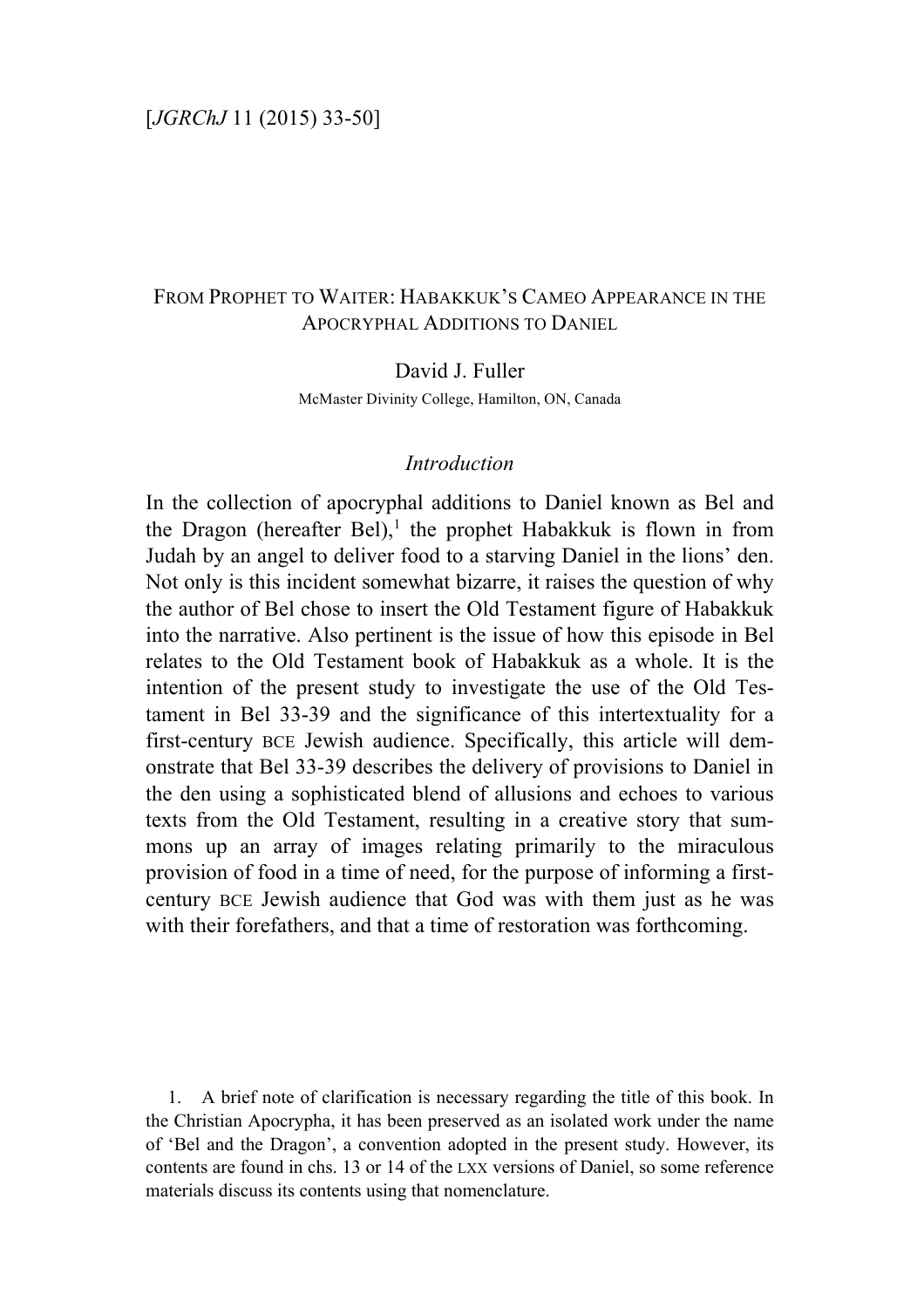### *Procedure*

The procedure of this investigation will be to identify textual phenomena in the Habakkuk episode in Bel that can be meaningfully associated with passages in the Hebrew Bible, and reflect on the meaning created by the juxtaposition of the two contexts. The nature of the referents identified generally accords with the concepts of 'allusion' and 'echo' as defined by Porter, as these categories are validated through minimal shared lexical and broad thematic similarities, particularly the latter. Porter states that an allusion 'involves the invoking of a person, place or literary work', and that an echo comes from 'the invocation by means of thematically related language of some more general notion or concept'. As an example of an allusion, Porter cites the references to Abraham's sons, Sinai, and Hagar in Galatians 4. As an example of an echo, Porter cites Rom. 11.17-24, which is reminiscent of the symbolic use of branches in Isaiah and Jeremiah.<sup>2</sup> In the case of allusions, there will be a direct lexical link to point to the intertext (as in the present study, the use of the character of Habakkuk). For echoes, significant themes in this passage will be identified, and then compared to passages involving those themes in the Old Testament. The present study will walk through the Habakkuk episode in Bel and search for viable Old Testament intertexts following these guidelines.

### *Context and Setting*

The text of Bel is found in both Greek versions of Daniel, the Old Greek (OG) and Theodotion ( $\Theta$ ). The OG and  $\Theta$  both contain what are commonly known as the apocryphal additions to Daniel (the Prayer of Azariah, the Song of the Three Children, Susanna, and Bel and the Dragon), but place these added texts in different places in relation to the MT text of Daniel.<sup>3</sup> Besides this, the OG and  $\Theta$  differ considerably in

2. See Stanley E. Porter, 'Further Comments on the Use of the Old Testament in the New Testament', in Thomas L. Brodie *et al.* (eds.), *The Intertextuality of the Epistles: Explorations of Theory and Practice* (NTM, 16; Sheffield: Sheffield Phoenix, 2006), pp. 98-110 (109-110).

3. Carol A. Newsom, *Daniel: A Commentary* (OTL; Louisville, KY: Westminster John Knox, 2014), pp. 4-5; John J. Collins, *Daniel* (Hermeneia; Minneapolis: Fortress, 1993), p. 3. The story of Susanna is the most flexible element, appearing at the very beginning of Theodotion, but after ch. 12 in the OG.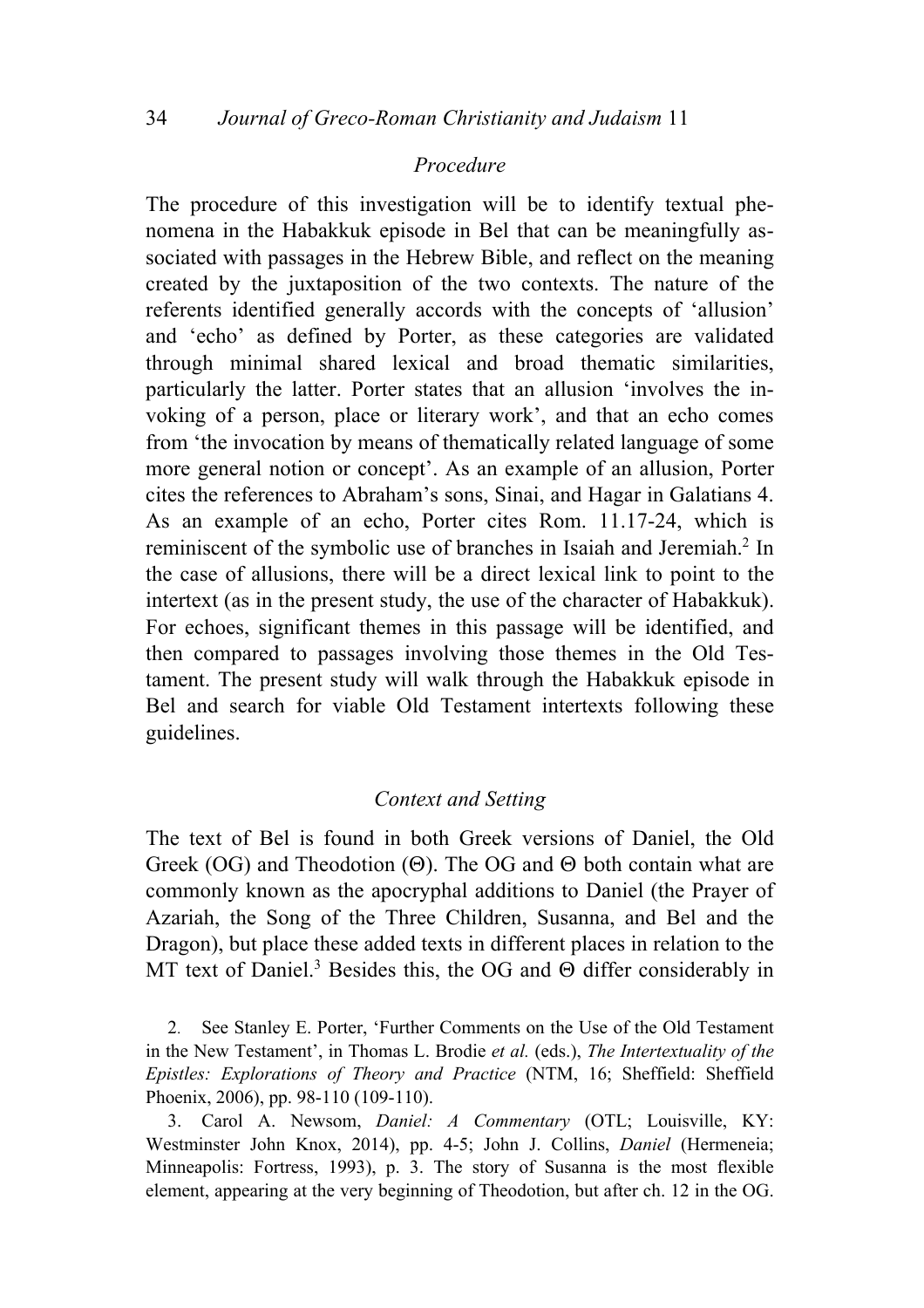matters of style and wording, and it is generally accepted that  $\Theta$  was an early attempt to revise the OG to make it more in line with the wording of the MT.4 Although the approximate dates of the earliest known manuscripts for OG and Θ are 150 BCE and 180 CE, respectively, readings from both are attested in the New Testament, and thus can be considered to be reflective of textual traditions that extended much further back.<sup>5</sup> Steussy seeks to isolate the respective locales in which two textual traditions of Bel were translated and transmitted. He states that OG Bel was translated in Alexandria, where its protagonist is successful in a foreign land, rising to a high administrative position (which would have been possible under the Ptolemy family, particularly between 180–140 BCE), and encounters priests that employ trickery not unlike that found in Alexandrian temples.<sup>6</sup> Conversely, he locates  $\Theta$  in Ephesus or Antioch, where the lesser amount of political power Daniel exercised is consistent with what is known of Roman rule in the first century CE.<sup>7</sup>

The Prayer of Azariah and the Song of the Three Children appear after Dan. 3.23. Almost all manuscripts have Bel at the end of Daniel, the exception being Papyrus 967, which places Susanna at the very end of the book.

4. Newsom, *Daniel*, p. 4. For further details regarding the divergences between the two textual witnesses to Bel, see Lawrence M. Willis, *The Jew in the Court of the Foreign King* (HDR, 26; Minneapolis: Fortress, 1990), pp. 129-31. For a detailed study providing a precise analysis of linguistic differences between the two textual traditions, see Andreas Wysny, *Die Erzählungen von Bel und dem Drachen: Untersuchung zu Dan 14* (SBB, 33; Stuttgart: Katholisches Bibelwerk, 1996), pp. 33-91.

5. John E. Goldingay, *Daniel* (WBC, 30; Dallas: Word, 1989), pp. xxvi-xxvii; Collins, *Daniel*, p. 9. Although Goldingay does not provide examples of the two Greek versions of Daniel being cited in the New Testament, this has been amply documented elsewhere. I give two examples from the same New Testament book. The list of materials from which false idols are manufactured in Dan. 5.23 in the Theodotion text is found in Rev. 9.20 (note this phrase is completely absent in OG Dan. 5.23). However, Rev. 1.14a, in its description of the 'Ancient of Days' follows the OG Dan 7.9 reading of ἔριον λευκόν over against the ἔριον καθαρόν found in Theodotion. For a comprehensive listing of all possible quotations of both Greek versions of Daniel in the New Testament, see Collins, *Daniel*, p. 9. Collins also provides a helpful bibliography of further scholarly discussion of this subject.

6. Marti J. Steussy, *Gardens in Babylon: Narrative and Faith in the Greek Legends of Daniel* (SBLDS, 141; Atlanta: Scholars Press, 1993), pp. 183-87.

7. Steussy, *Gardens*, pp. 187-91.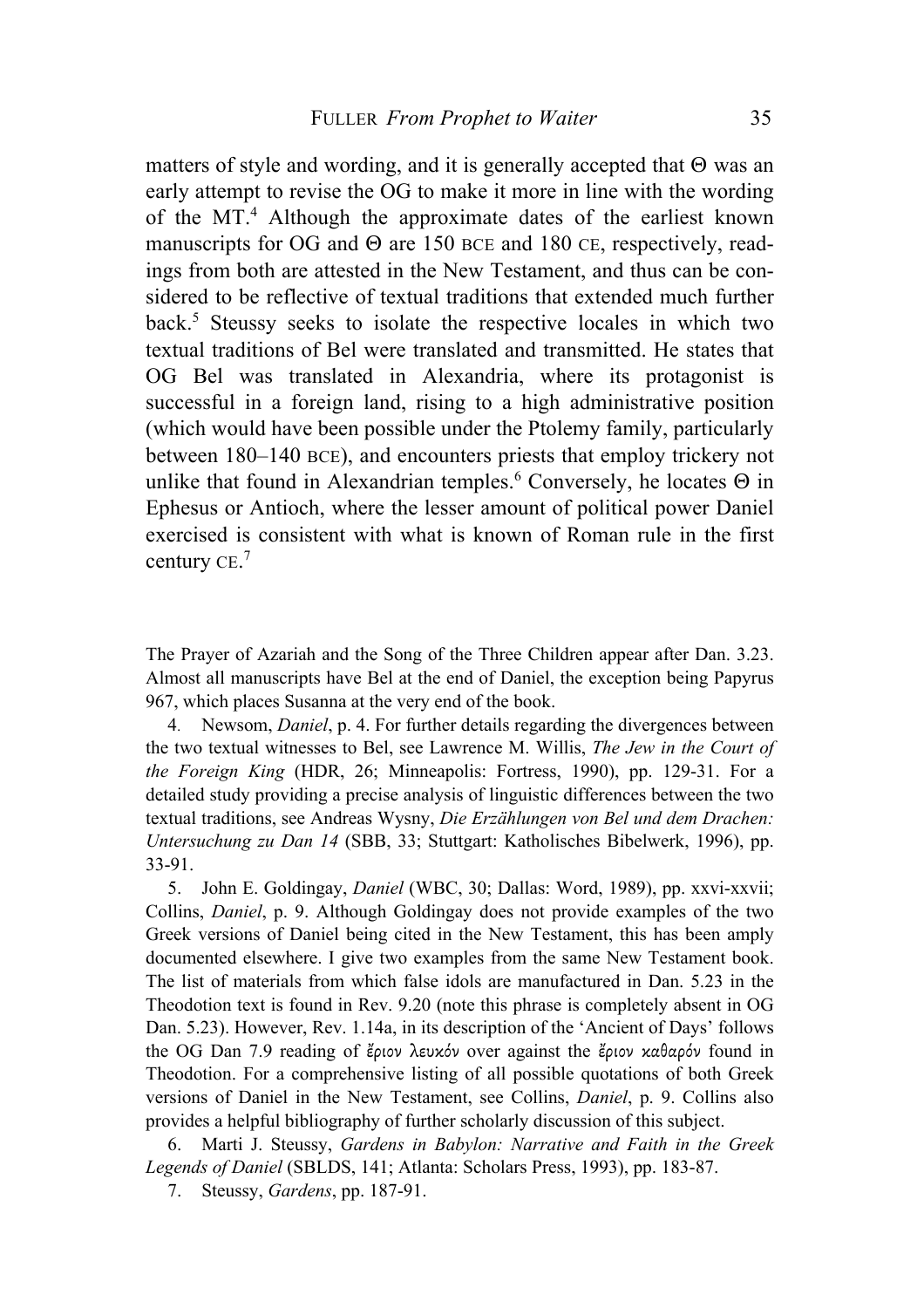Regarding the date of the composition of Bel itself, Moore notes the importance of differentiating the times of the composition of the tale and its inclusion into the larger work of Daniel, although he does not settle on a firm date for either between the third and first centuries BCE.<sup>8</sup> Collins insightfully marshals persuasive criteria to pinpoint a date between 150 and 100  $BCE$ , a compositional location of Israel<sup>10</sup> and an overall peaceful situation.<sup>11</sup>

Fortunately, despite these areas of uncertainty, there is a strong consensus that the main point of the LXX additions to Daniel was a polemic against idolatry. A number of specific details that differ between MT Daniel and the stories of Bel (such as the disappearance of the court setting and the explicit conversion of the king) support this appraisal of its focus.12 This can also be seen from a simple observation

8. Carey A. Moore, *Daniel, Esther and Jeremiah: The Additions* (AB, 44; New York: Doubleday, 1977), p. 128; Michael A. Knibb, 'The Book of Daniel in Its Context', in John J. Collins and Peter W. Flint (eds.), *The Book of Daniel: Composition and Reception Volume One* (VTSup, 83; Leiden: Brill, 2001), pp. 16- 36 (30). Similarly, Knibb believes Bel was likely composed in Palestine in the third or second century BCE.

9. Collins, '"The King has Become a Jew". The Perspective on the Gentile World in Bel and the Snake', in J. Andrew Overman and Robert S. MacLennan (eds.), *Diaspora Jews and Judaism: Essays in Honor of, and in Dialogue with, A. Thomas Kraabel* (Atlanta: Scholars Press, 1992), pp. 335-46 (343). Collins derives these upper and lower limits from the Hebraisms of the Greek style—the fact that Daniel was made a priest (suggesting a time before MT Daniel was canonical), and the fact that the king became a Jew (a concept that first arose in the second century).

10. Collins, 'King', p. 344. Collins notes that the story makes little attempt to realistically portray the details of Babylonian religion.

11. Collins, 'King', pp. 344-45. He argues that the text does not reflect the realities of persecution (and thus was likely composed prior to the time of Antiochus Epiphanes). He also sees Bel as being reflective of a mindset that was optimistic regarding the possibility of the practice of a pure Judaism even under a Gentile king. However, compare Ulrike Mittmann-Richert, 'Why Has Daniel's Prophecy Not Been Fulfilled? The Question of Political Peace and Independence in the Additions to Daniel', in Kristin De Troyer and Armin Lange (eds.), *Reading the Present in the Qumran Library* (SBLSymS, 30; Atlanta: SBL, 2005), pp. 103-126 (115), who sees Daniel's survival in the lions' den as symbolic of Israel's survival under Antiochus Epiphanes and thus dates the story to that period.

12. G.W.E. Nickelsburg, 'Stories of Biblical and Early Post-Biblical Times', in Michael E. Stone (ed.), *Jewish Writings of the Second Temple Period: Apocrypha, Pseudepigrapha, Qumran Sectarian Writings, Philo, Josephus* (Philadelphia: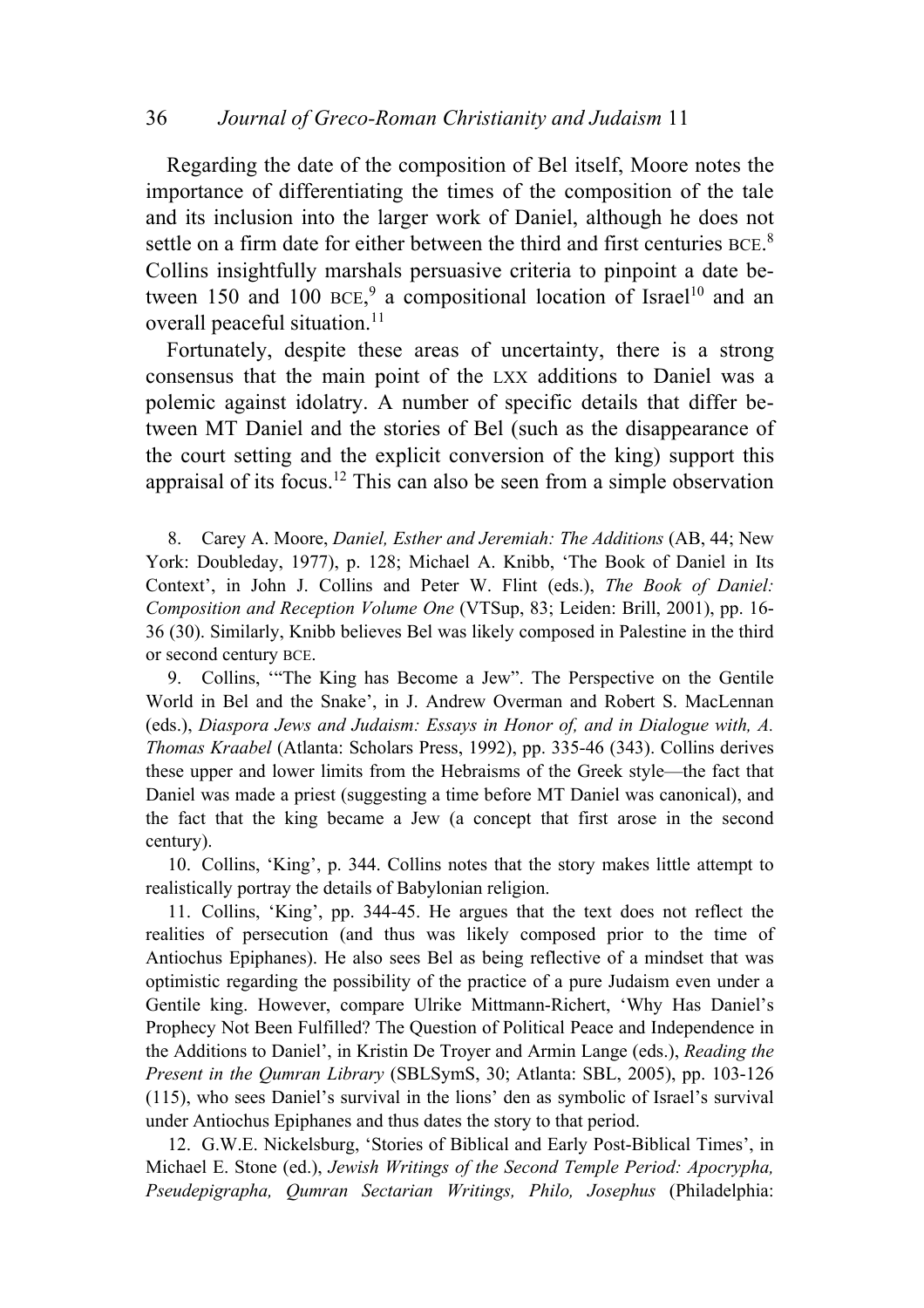of the content of the short stories in Bel: Daniel humiliates the priests of Bel and exposes their lie that their god eats the offerings left for him (vv. 1-22); Daniel cleverly kills a dragon that the Babylonians had worshipped (vv. 23-27); Daniel survives six nights in the den of lions, proving the power of his God (vv. 28-42). In the first two sections, Daniel acts to overturn false worship, and in the final section, the worship of the one true God is vindicated.

# *Analysis*

From the outset, it must be noted that the entire contents of Bel are based on the creative rewriting of previously existing texts. In particular, Bel's account of Daniel in the Lion's Den is clearly similar to Daniel 6. However, the extensive differences between the two accounts of Daniel being in the den, both in terms of details and larger literary purpose, suggest that both related to an earlier tradition, rather than any dependence between the two.13

## *Habakkuk in the Superscription of Bel*

Careful attention to the manuscript traditions of Bel reveals that Habakkuk appears long before the den scene. Bel 1 in the OG (a verse lacking parallel in Θ) reads ἐκ προφητείας Αµβακουµ υἱοῦ Ἰησοῦ ἐκ τῆς φυλῆς Λευι ('From a prophecy of Hambakoum the son of Iesous of the tribe of Leui' [NETS]). The name of Habakkuk alerts the reader to be aware of associations of significance with the canonical book bearing his name. Moore, who notes our uncertainty of the tribe or date of the canonical prophet and who additionally suggests the superscription indicates a composition not by, but about Habakkuk, disputes the

Fortress Press, 1984), pp. 33-88 (39-40); Collins, *Daniel*, pp. 418-19; and Knibb, 'Book of Daniel', p. 31. Given the lack of Hebrew manuscripts containing the apocryphal additions, it seems that these unique materials found in the Greek versions are a somewhat uneasy fit with the larger work of Daniel. These additions focus on Daniel's 'piety and shrewdness' (so Knibb) as opposed to his reputation as a 'mantic attached to the royal court' that is clearly in the foreground of MT Daniel. While the OG translators/redactors obviously had a reason for incorporating these materials into the body of tradition contained in MT Daniel, these insertions clearly have a different theological agenda than the rest of the work.

13. Collins, *Daniel*, pp. 263-64, 411-12.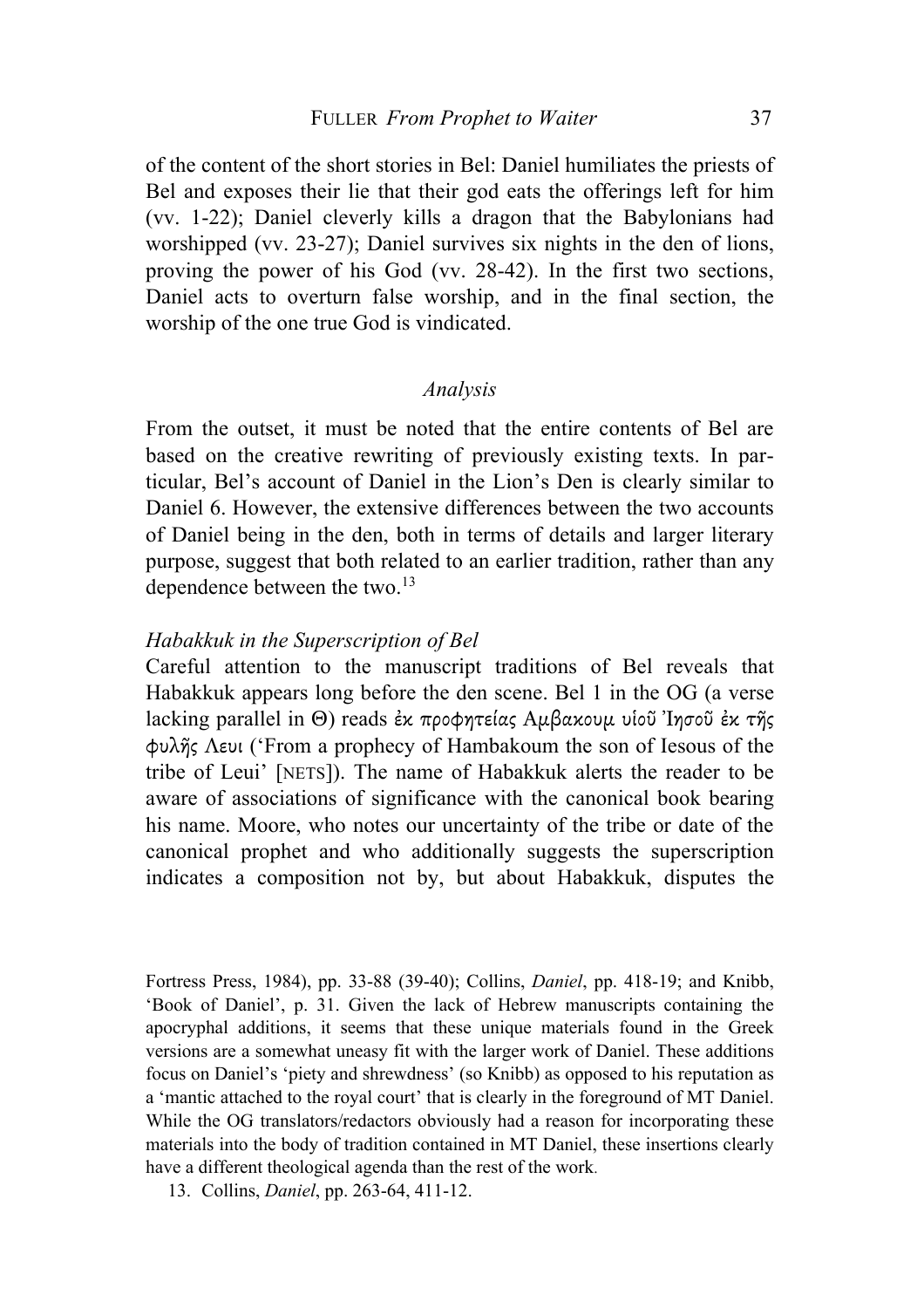confidence one can have in this association. <sup>14</sup> However, the ascription of Habakkuk to the tribe of Levi should probably not be examined here in light of historical possibilities, but instead as a signifier of Habakkuk being one who followed (and led others in) the worship of the true God, in a literary context mainly focused on decrying idolatry. More specifically, Mittman-Richert suggests a plausible means by which Habakkuk was made a descendant of Levi: in Habakkuk 3, Habakkuk has a psalm attributed to him. The book of Chronicles (1 Chron. 16.42; 2 Chron. 5.11; 7.6) describes Levites using Psalms in the temple liturgy, creating a connection between psalms and priestly work.<sup>15</sup> Thus, the fact that Habakkuk performed a psalm made him a prime candidate for the priesthood in the literary world of Bel.

The critical incident that lands Daniel in the den in Bel begins right after he kills the dragon. By this point, the king has seen Daniel expose the tricks of the priests of Bel and allowed Daniel to destroy Bel's temple in return (Bel 22). Immediately after Daniel kills the dragon, a group of Babylonians become angry and accuse the king of becoming Jewish, destroying Bel's temple and killing the dragon (although both actions were performed by Daniel). Under threat of death, the king chooses to throw Daniel into the lion's den, a den of seven lions that were used to a diet of two bodies a day (Bel 28-32). Habakkuk is introduced to the narrative in v. 33, where he is making food for field workers in Judea.

*The 'Six Days' Motif in the Context of Provision in Times of Uncertainty*

The first phrase in the OG version of Bel 33 matches a phrase found in the manna story in the wilderness:

| Bel 33 (OG and NETS)                     | Exod. 16.5 (compare vv. 22, 29) (OG     |
|------------------------------------------|-----------------------------------------|
|                                          | and NETS)                               |
| και έγένετο τη ήμέρα τη έκτη και ήν      | καί έσται τη ήμέρα τη έκτη καί          |
| Αμβακουμ έχων άρτους έντεθρυμμένους      | έτοιμάσουσιν δ έαν είσενέγκωσιν καὶ     |
| έν σκάφη έν έψήματι καὶ στάμνον οἴνου    | έσται διπλοῦν ὃ ἐάν συναγάγωσιν τὸ καθ' |
| κεκερασμένου και έπορεύετο είς το πεδίον | ήμέραν εἰς ἡμέραν                       |

14. Moore, *Daniel*, p. 132. There are a couple of problems here. First, one should note the parallel use of the genitive form of  $\pi \rho \circ \phi \eta \tau \in \alpha$  in Tob. 2.6 to signify a prophecy of Amos. Additionally, stating that the book is primarily about Habakkuk is rather far-fetched unless one begins positing source-critical theories.

15. Mittmann-Richert, 'Additions', p. 117.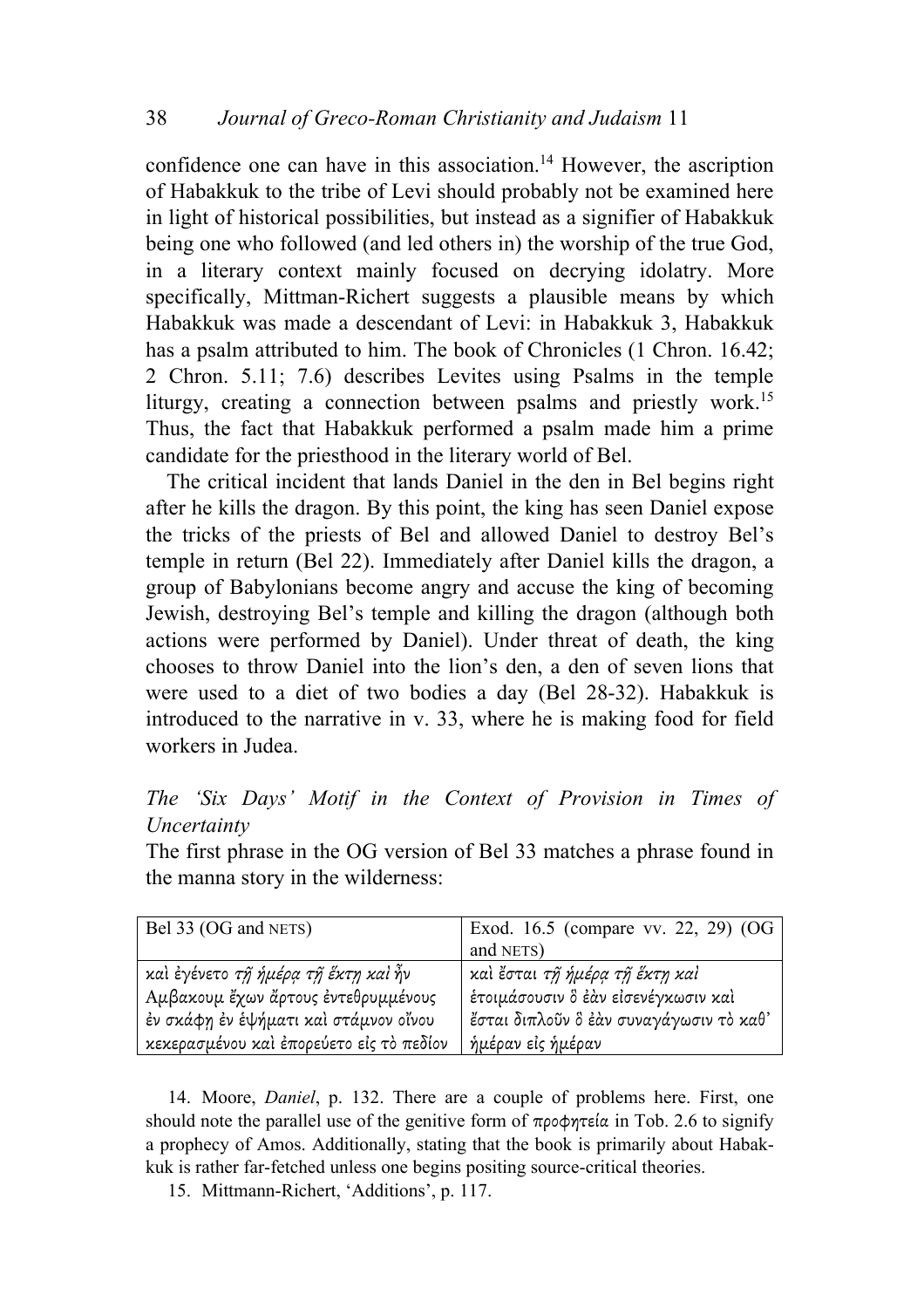| πρὸς τοὺς θεριστάς                       |                                         |
|------------------------------------------|-----------------------------------------|
| And it happened on the sixth day, and    | And it shall be on the sixth day, and   |
| Hambakoum was having bread broken in     | they shall prepare whatever they gather |
| a bowl of boiled soup and a jar of mixed | together daily for a day.               |
| wine and was on his way to the plain to  |                                         |
| the reapers.                             |                                         |

While the mere verbal correlation of an occurrence happening on the sixth day is of itself insufficient to posit a relationship, a confluence of other thematic factors bring these texts together. The wilderness and the lion's den were both places of hardships and trials, which God used to demonstrate his provision by sending food. Manna was rained from heaven for the Israelites in the wilderness, and likewise Habakkuk was flown in over the lion's den to deliver food for Daniel. The sixth day was a day of extra provision of manna for the Israelites to make possible the freedom of rest on the Sabbath,<sup>16</sup> and likewise Habakkuk brought food to Daniel after six days, just before his release. Naturally, Daniel's obedience stands in contrast with the ungratefulness of the Israelites. The major shared theme here is divine provision in a time of need. Extra provisions on the sixth day to enable Sabbath rest can be compared with the much more dramatic event of food being given in a time of far greater need, personally and nationally.

The connections made above are only strengthened by being placed in the context of the use of the 'six-day' motif in Second Temple literature. The pseudepigraphal work *Aristobulus* (which dates from the second century  $BCE$ <sup>17</sup> contains substantial comparisons of Jewish thought with Hellenistic philosophy. The fifth fragment of *Aristobulus* is a discourse expounding the wisdom of the workweek and the sanctification of the seventh day, with citations liberally lifted from Greek thinkers to demonstrate that the best of Greek thought was following in the steps of Moses. While it does not contain the theme of provision, it does show just how serious the importance of the weekly cycle was for Jews in the Second Temple period.

16. Stephen A. Geller, 'Manna and Sabbath: A Literary-Theological Reading of Exodus 16', *Int* 59 (2005), pp. 5-16 (10, 14). Geller emphasizes the role manna played in testing the Israelites' *trust* in God that they would be provided for even though they abstained from working or gathering on the Sabbath. Additionally, he notes the role manna played in teaching the Israelites to emulate God's creational pattern of seventh-day rest.

17*. OTP* 2:831.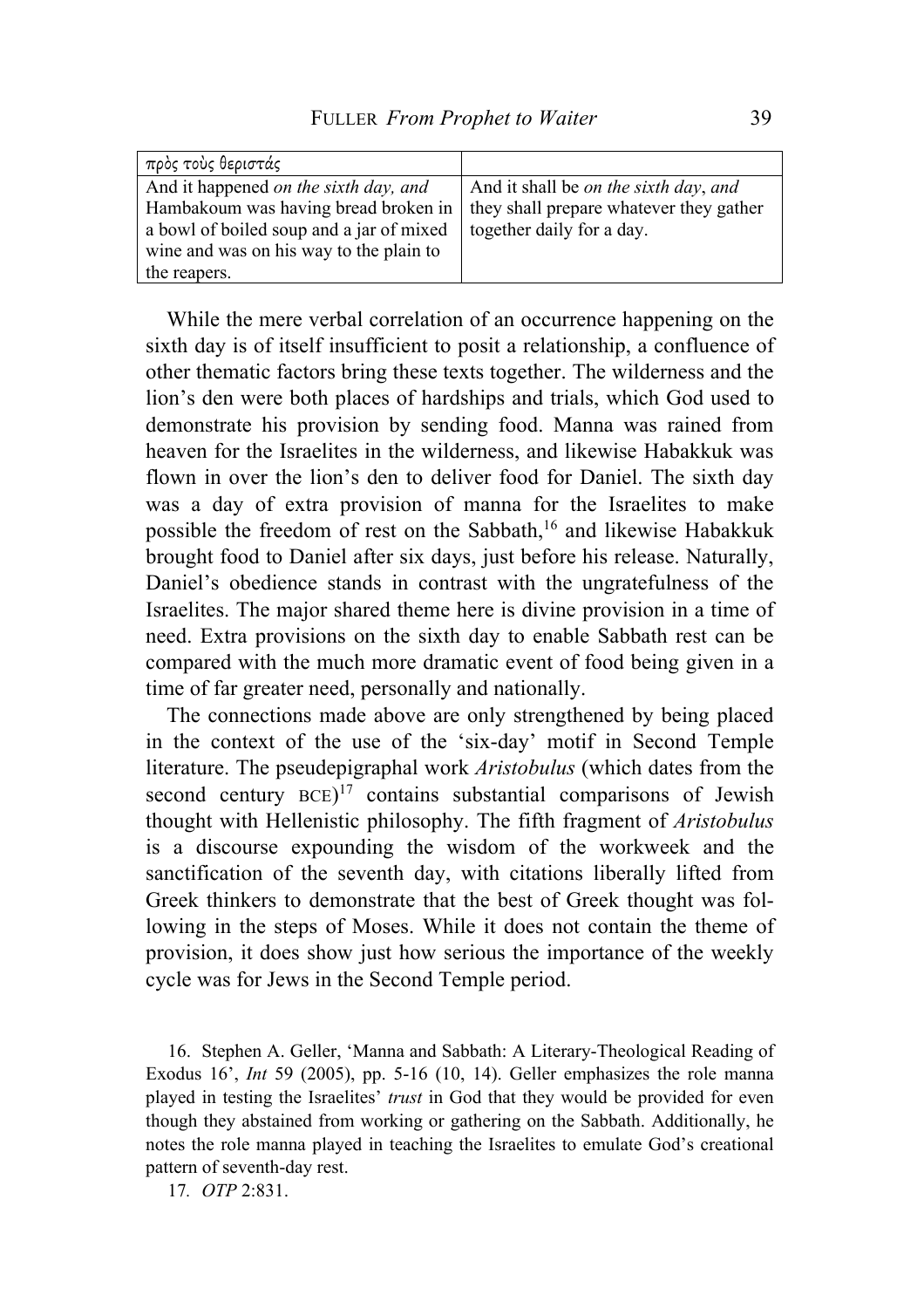# 40 *Journal of Greco-Roman Christianity and Judaism* 11

More vital for the present study is the *Life of Adam and Eve*, likely composed in the first century  $CE$ .<sup>18</sup> At the very end of the book, after the death of Eve, Michael the archangel appears and speaks to Seth, saying (*LAE* 51.2), 'Man of God, do not prolong mourning your dead more than six days, because the seventh day is a sign of the resurrection, the rest of the coming age, and on the seventh day the LORD rested from all his works'.<sup>19</sup> The important pattern here is that of the weekly process of work followed by rest being thematically connected to the process of death followed by resurrection and redemption. Turning back to the situation of Daniel, it has been noted above that his rescue from dire circumstances took place near the end of the weekly cycle; his relief taking place just before the Sabbath. These parallels clarify how the thought world of Second Temple Judaism made connections between the weekdays (times of work/trouble) and the Sabbath (a time of rest, relief or even resurrection).

However, it is important to be aware of other potential associations related to the use of the 'six days' motif. In particular, Kottsieper isolates an extratextual referent that may illuminate the symbolism surrounding this feature of the text:

Aber auch die Angabe der sechs Tage ist mehr als eine zufällig gewählte Zeitspanne. Mit ihr will der Erzähler auf die sechs Jahrzehnte anspielen, die die erste Gola unter bablyonischer Herrschaft lebte, bis sich 539 v.Chr...So steht Daniel hier für die Exulanten, die der Erzähler damit an ihr eigenes Geschick erinnert.<sup>20</sup>

For an author with the memory of the Babylonian exile freshly implanted in their mind, having Daniel symbolically overcome the exile could be a significant statement. However, at the same time, this level of meaning may distract from the primary purpose of Bel, which (as noted above) is a polemic against idolatry. Nevertheless, other scholars have detected other meanings in this phrase. For Mittman-Richert, this

- 18*. OTP* 2:249.
- 19*. OTP* 2:294.

20. Ingo Kottsieper, 'Zusätze zu Daniel', in Odil Hannes Steck *et al.* (eds.), *Das Buch Baruch, Der Brief des Jeremia, Zusätze zu Ester und Daniel* (ATD, 5; Göttingen: Vandenhoeck & Ruprecht, 1998), pp. 211-328 (268-69). In translation, 'But also, the indication of six days is more than a random length of time. With it, the narrator wants to allude to the six decades that the first Gola lived under Babylonian rule until 539 BC... So Daniel stands for the exiles, which reminds the narrator of their own destiny.'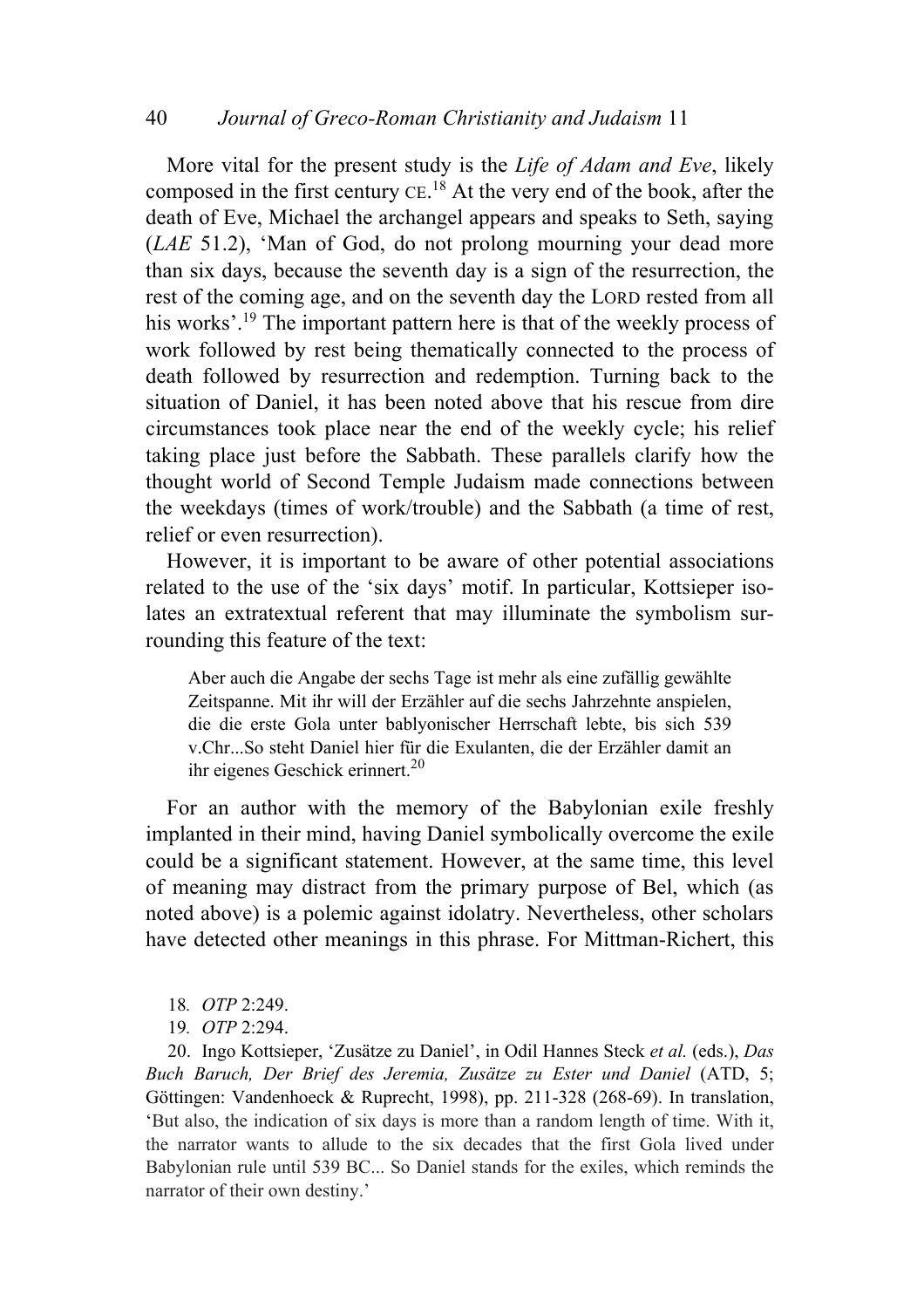is a particularly potent ingredient in the evocation of the creational aspect of the eschatological edge she detects in Bel. She states:

The eschatological picture, however, evolves from the *combination* of creation motifs. It is certainly not by chance that Daniel has to dwell in the lions' den for seven days and is fed exactly on the sixth day, which, in the creation story, is the day on which man was created (Bel 32; cf. Gen 1:26-31). But the prophet is not only kept alive and thus saved by his Creator, he is also granted the everlasting peace of creation, which is represented by his dwelling with the lions without being hurt.<sup>21</sup>

Following Mittman-Richert, then, the combined themes of the weekly cycle and provision/deliverance can be considered to include the motifs of man's sustenance, renewal and rest coming from his creator.

Mittmann-Richert also points to Isa. 58.13-14 as having considerable conceptual parallels with Daniel's six-day (Bel 31-32) stay in the den.<sup>22</sup>

| OG                                                                                                                                                                                                                                                                                                                                                                                                     | <b>NETS</b>                                                                                                                                                                                                                                                                                                                                                                                                                                                                                  |
|--------------------------------------------------------------------------------------------------------------------------------------------------------------------------------------------------------------------------------------------------------------------------------------------------------------------------------------------------------------------------------------------------------|----------------------------------------------------------------------------------------------------------------------------------------------------------------------------------------------------------------------------------------------------------------------------------------------------------------------------------------------------------------------------------------------------------------------------------------------------------------------------------------------|
| έὰν ἀποστρέψης τὸν πόδα σου ἀπὸ τῶν<br>σαββάτων τοῦ μὴ ποιεῖν τὰ θελήματά σου<br>έν τῆ ἡμέρα τῆ ἁγία καὶ καλέσεις τὰ<br>σάββατα τρυφερά ἅγια τῷ θεῷ σου οὐκ<br>άρεῖς τὸν πόδα σου ἐπ' ἔργω οὐδε<br>λαλήσεις λόγον έν όργῆ ἐκ τοῦ στόματός<br>σου<br>καὶ ἔση πεποιθὼς ἐπὶ κύριον καὶ<br>άναβιβάσει σε έπι τα άγαθα της γης και<br>ψωμιεΐ σε την κληρονομίαν Ιακωβ τοῦ<br>πατρός σου τὸ γὰρ στόμα κυρίου | If you turn your foot away from the<br>Sabbaths, so as not to do the things you<br>wish on the holy day, and you shall call<br>the sabbaths delightful, holy to your<br>God, you shall not lift your foot for<br>work, nor speak a word in anger out of<br>your mouth.<br>Then you shall trust in the Lord, and<br>he shall bring you up upon the good<br>things of the earth and <i>feed you</i> with the<br>heritage of your ancestor Iakob, for the<br>mouth of the Lord has spoken these |
| ἐλάλησεν ταῦτα                                                                                                                                                                                                                                                                                                                                                                                         | things.                                                                                                                                                                                                                                                                                                                                                                                                                                                                                      |

Not only is the concept of the seven-day cycle with the Sabbath in view, but Isa. 58.14 also contains an explicit promise of the provision of food. Childs analyzes Isaiah 58 as breaking down into 'an accusation against the people' (58.1-4), a 'definition of the true meaning of fasting' (58.5-9), and a conclusion in 58.9-14 with 'two sets of conditional sentences [which have] the stipulations of God, which will ensue in Israel's salvation and well-being'.23 Isaiah is commanded to chastise

21. Mittmann-Richert, 'Additions', p. 115.

22. Mittmann-Richert, 'Additions', p. 115.

23. Brevard S. Childs, *Isaiah* (OTL; Louisville, KY: Westminster John Knox, 2001), p. 476.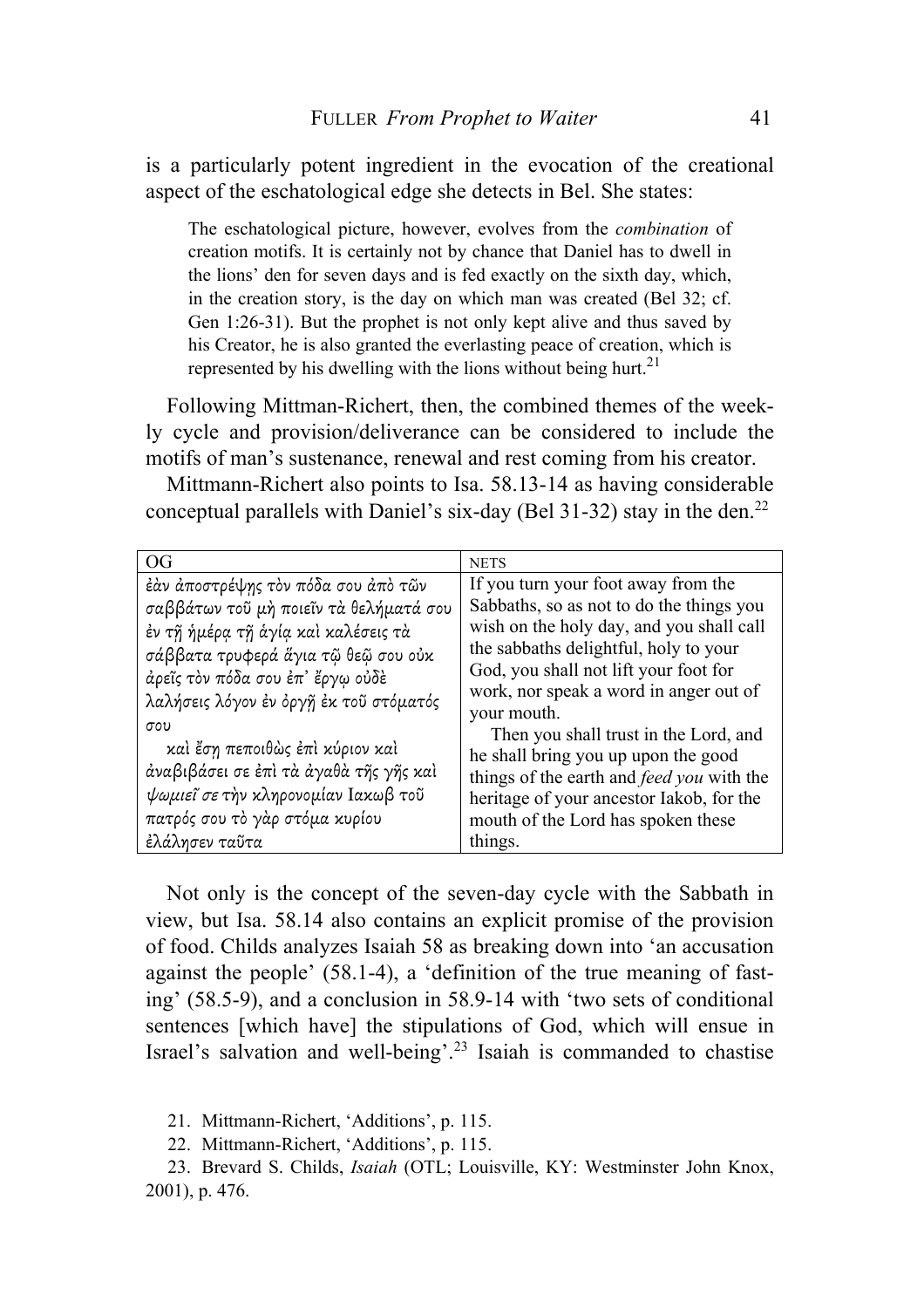and rebuke the Israelites for fasting with unclean hearts (Isa. 58.1-5), as the mechanical repetition of an institution is meaningless without the correct attitude and spiritual orientation. Significantly, one of the primary activities that is said to be a necessary connection to the Israelites' incorrect mindset is the feeding of the hungry (Isa. 58.7, 10), with the result of this action being provision and restoration (Isa. 58.8, 9, 11). When brought into dialogue with Daniel in the lion's den in Bel, a considerable transformation of these symbols can be observed. The Sabbath is something that the Israelites are failing to keep, and thus they are missing out on God's blessings, but for Daniel, a period of waiting before rest is a time of the demonstration of God's care and protection. Food in the Isaiah passage was something that the Israelite denied themselves in a show of insincere piety, but they erred in not providing it for those who truly needed it. While Daniel was supposed to be food for the lions, he was denied food for six days, then had it delivered to him miraculously by Habakkuk. This emphasizes Daniel's piety, as he has food provided for him. This blend of imagery serves to invoke a creational background for Daniel's provision on the sixth day, and an association with those who look forward to the Sabbath by trusting God.

# *Food: From Desolation to Delivery*

Of particular importance is the meaning that emerges from the blend of references to food in Bel 33 and Habakkuk. As is clear from Bel 33-39, the primary function of Habakkuk in the story is to deliver food to Daniel. However, the topic of food occurs only once in Habakkuk, where its scarcity is reported in 3.17.

| Hab. 3.17 (OG and NETS)                          | Bel 33 (OG and NETS)             |
|--------------------------------------------------|----------------------------------|
| διότι συκή ού καρποφορήσει και ούκ έσται         | καί έγένετο τῆ ἡμέρα τῆ ἕκτη καί |
| γενήματα έν ταῖς ἀμπέλοις ψεύσεται ἔργον         | ἦν Αμβακουμ ἔχων ἄρτους          |
| έλαίας και τα πεδία ού ποιήσει βρῶσιν ἐξέλιπον   | έντεθρυμμένους έν σκάφη έν       |
| άπό βρώσεως πρόβατα και ούχ υπάρχουσιν βόες      | έψήματι καὶ στάμνον οἴνου        |
| έπὶ φάτναις                                      | κεκερασμένου και έπορεύετο είς   |
|                                                  | τό πεδίον πρός τούς θεριστάς     |
| For a fig tree shall bear no fruit, and no       | And it happened on the sixth     |
| produce shall be on the vines; the work of the   | day, and Hambakoum was           |
| olive will deceive, and the plains will yield no | having bread broken in a bowl of |
| food; sheep have run out of food, and cows are   | boiled soup and a jar of mixed   |
| not at the mangers.                              | wine and was on his way to the   |
|                                                  | plain to the reapers.            |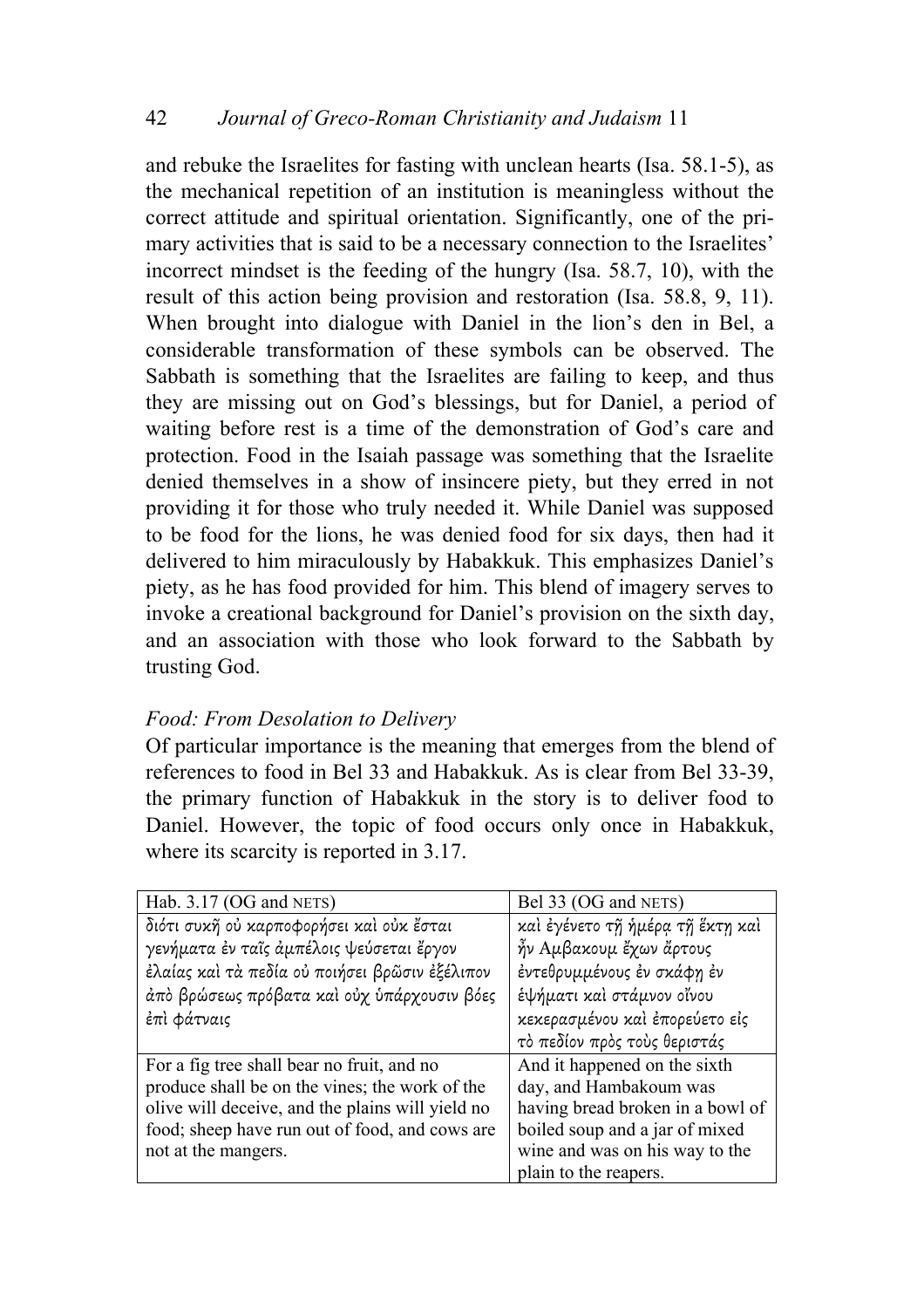Much of Habakkuk 3 concerns the greatness of God and the fear that this greatness inspires in mankind and the rest of the natural world.<sup>24</sup> But then, after 3.17, which describes a scenario of the severe deprivation of physical resources,<sup>25</sup> Habakkuk finishes by proclaiming his trust in God, who will enable him to stand firm even in times of trials. By way of contrast, in Bel 33, Habakkuk is described as making food and taking it to those who are working in the fields, a situation of apparent provision and sufficiency. While these two scenarios may seem hopelessly disconnected, a common thread may be found in the theological point that God provides for those in need. While it may be excessively speculative to adopt the view of Mittmann-Richert that this textual juxtaposition is pointing to an impending political deliverance,  $2<sup>6</sup>$ this clear parallel of trust and provision is evident.

This use of Habakkuk to provide food for Daniel can thus be understood as having similarity with the circumstances of Habakkuk's

24. Francis I. Andersen, *Habakkuk* (AB, 25; New York: Doubleday, 2001), pp. 259-62. For discussion of background and critical issues relating to the place of the 'hymn' of Habakkuk 3 as it sits in the larger work of Habakkuk, Andersen is helpful. More significantly for the present study, Andersen argues that the hymn has a four-part structure (with an opening, a 'mighty deliverance' in vv. 3-7, 'apostrophe in the second person' in vv. 8-11 and emphasis that 'God is involved in history' in vv. 12-15), but that Hab. 3.16-19 is in fact Habakkuk's personal response to the composition, and not part of the poem itself.

25. Andersen, *Habakkuk*, p. 345. Regarding Hab. 3.17, Andersen states, 'It is interesting that all of the problems listed in v 17 are due to a failure of nature (or of Yahweh as the God of farm and flock), not to the degradations of a conqueror. Even when these most familiar and reliable tokens of God's goodness are withdrawn, God himself will be more than enough for fullness of joy.' This reading is supported by J.J.M. Roberts, *Nahum, Habakkuk, and Zephaniah* (Louisville, KY: Westminster John Knox, 1991), p. 157.

26. See Mittmann-Richert, 'Additions', p. 114. She states, 'Since the earth bears fruit again, Habakkuk, who had desperately mourned over Israel's fields and vineyards lying waste, is now able to provide Daniel with bread and wine. Again, the point cannot be missed: the bringing of bread and wine signifies, against the historical backdrop of the book of Daniel, a situation totally changed. It is the sign of the reversal of history and denotes the end of the Babylonian peril, which of course means the end of the persecution and religious oppression under Seleucid rule.'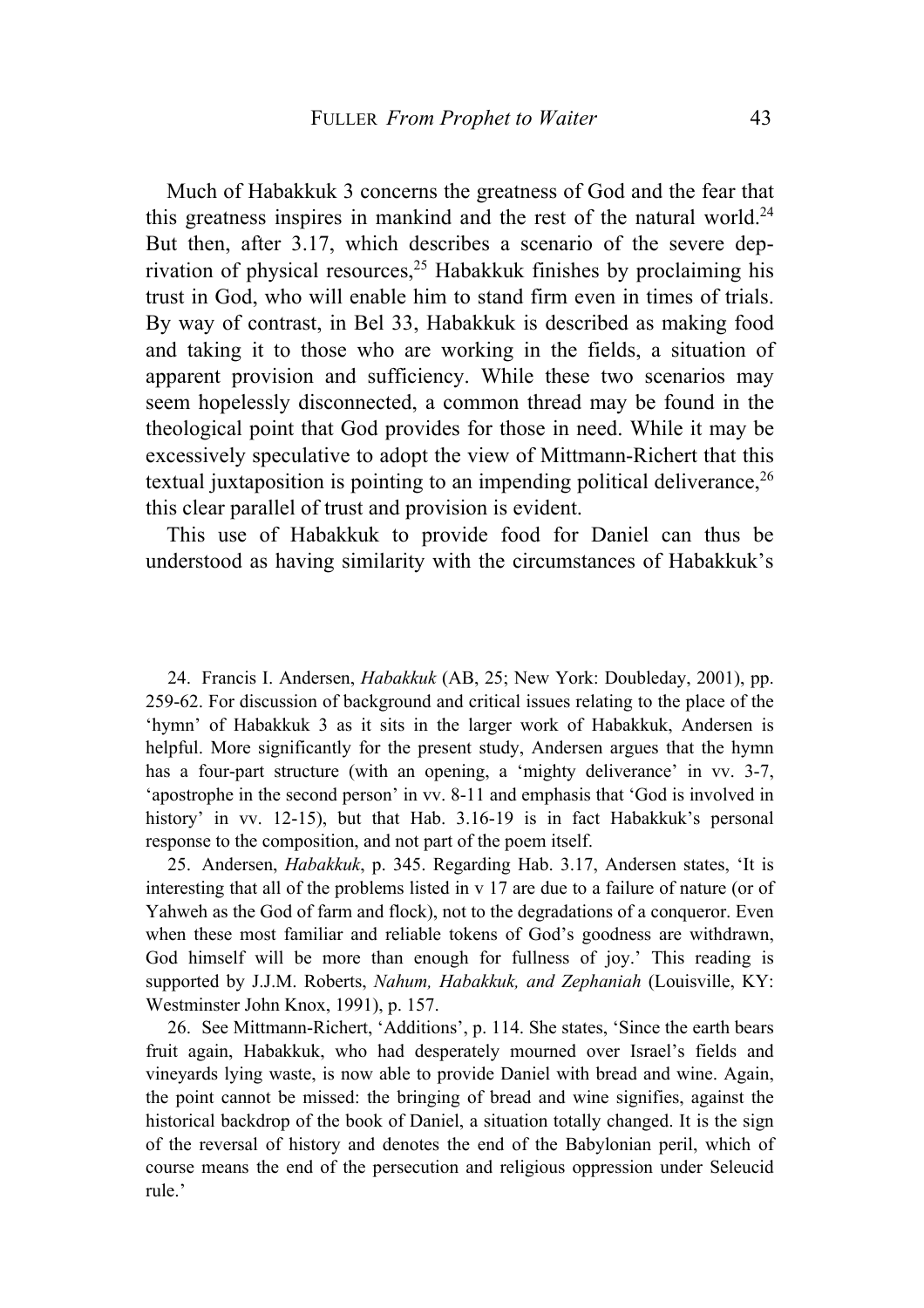# 44 *Journal of Greco-Roman Christianity and Judaism* 11

psalm; provision comes before total deliverance.<sup>27</sup> Thus the concept of food creates a symbolic connection between the Habakkuk of Bel and the book bearing his name in the Hebrew Bible. While Habakkuk patiently waits for provision in the midst of want in the Hebrew Bible, his inclusion in Bel has him being part of the Lord's giving of this provision.

### *Provision of Food*

Another Old Testament text is relevant for understanding the reference to Habakkuk's provision of food in Bel 33:28

2 Kgdms 4.38 (OG and NETS)

καὶ Ελισαιε ἐπέστρεψεν εἰς Γαλγαλα καὶ ὁ λιµὸς ἐν τῇ γῇ καὶ οἱ υἱοὶ τῶν προφητῶν ἐκάθηντο ἐνώπιον αὐτοῦ καὶ εἶπεν Ελισαιε τῷ παιδαρίῳ αὐτοῦ ἐπίστησον τὸν λέβητα τὸν µέγαν καὶ ἕψε ἕψεµ<sup>α</sup> τοῖς υἱοῖς τῶν προφητῶν

And Elisaie returned to Galgala, and the famine was in the land, and the sons of the prophets were sitting before him. And Elisaie said to his lad, 'Put the large cauldron on, and *boil boiled stuff* for the sons of the prophets'.

In 2 Kgdms 4.38-41, Elisha is meeting with a group of prophets during a famine, and makes palatable a pot of stew that contained poisonous ingredients. The context of 2 Kingdoms 4 as a whole is one of Elisha helping out individuals, and specifically his use of miracles to assist people who were in need.<sup>29</sup> The noun ἕψεμα/ἕψημα, which Liddell–Scott glosses as 'anything boiled', also occurs in Bel 33 as the substance of the food Habakkuk is making.<sup>30</sup> The important connection here is that a prophet is providing food for people during a hard time; Habakkuk is acting in a way reminiscent of Elisha.

27. Steussy, by contrast, emphasizes the differences between the two texts. He states, 'On the other hand, the scene envisioned in Bel and the Dragon may be in deliberate *contrast* to that in the book: the psalm presents a time of difficulty and mourning, while the story alludes to a later time of restoration.' Steussy, *Gardens*, p. 159.

28. Moore, *Daniel*, p. 145.

29. T.R. Hobbs, *2 Kings* (WBC, 13; Waco, TX: Word, 1985), pp. 54-55.

30. LSJ 341. This root does not occur in BAGD or Louw–Nida. The root occurs elsewhere in Gen. 25.29, 30, 34; 2 Kgs 4.38, 39, 40; Hag. 2.12; Bel 33. Claudia D. Bergmann, 'The Ability/Inability to Eat: Determining Life and Death in Bel et Draco', *JSJ* 35 (2004), pp. 262-283 (275) states, regarding Gen. 25.29 and 2 Kgs 4.38, 'Both of these stews determine the destiny of the ones who eat them'.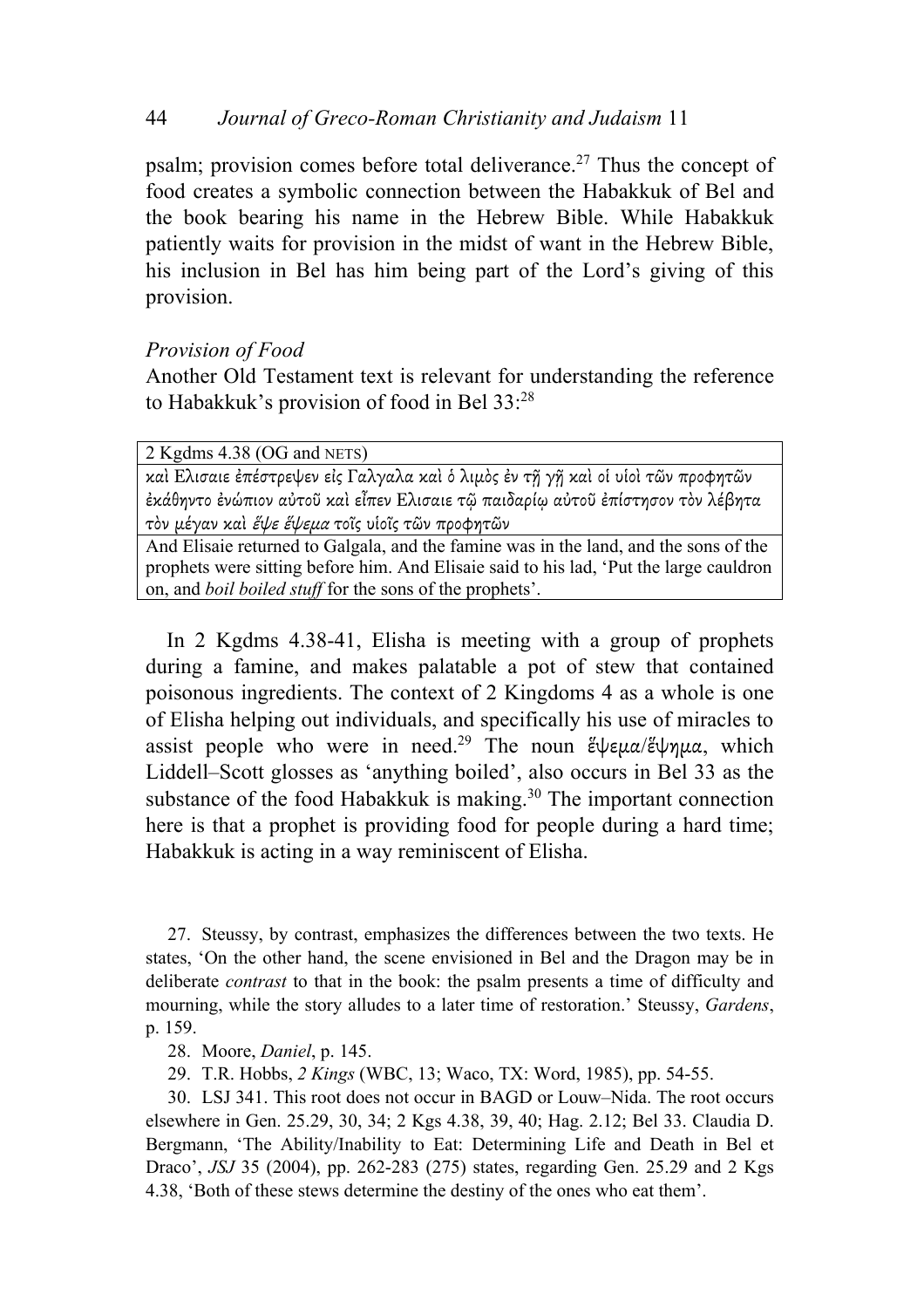#### *The Angelic Transportation Motif*

One textual allusion that is frequently noted in Bel is related to the resonance evoked by the mention of the angel $31$  miraculously lifting Habakkuk by the hair of his head, $32$  as similar incidents did occur in the Old Testament, such as in Ezek. 8.3.

| Bel 36 (OG and NETS)                     | Ezek. 8.3a (OG and NETS)                         |
|------------------------------------------|--------------------------------------------------|
| και έπιλαβόμενος αύτοῦ ὁ άγγελος κυρίου  | και έξέτεινεν δμοίωμα χειρός και                 |
| τοῦ Αμβακουμ της κόμης αὐτοῦ της         | άνέλαβέν με τῆς κορυφῆς μου καὶ                  |
| κεφαλής έθηκεν αύτον έπάνω του λάκκου    | άνέλαβέν με πνεῦμα άνὰ μέσον τῆς γῆς             |
| τοῦ ἐν Βαβυλῶνι                          | καί άνα μέσον τοῦ οὐρανοῦ καὶ ἤγαγέν με          |
|                                          | είς Ιερουσαλημ έν δράσει θεοῦ                    |
| And when the angel of the Lord had       | And a likeness of a hand extended and            |
| taken Hambakoum by the hair of his       | <i>lifted</i> me up by the top of my head, and a |
| head, he set him down above the pit that | spirit took me up between earth and              |
| was in Babylon.                          | between sky and brought me to                    |
|                                          | Ierosalem in a divine vision                     |

After the message of doom for Israel in Ezekiel 7, the following chapter finds Ezekiel resting at home when he suddenly receives a divine visitation (8.2), and is caught up to Jerusalem (8.3), where he is

31. The fact that the character of the 'angel of the LORD' (AOTL) appears here naturally triggers a connection to the work of the AOTL in the Old Testament. While fully investigating this topic is beyond the scope of the present study, it is interesting to note the surprising dearth of references in the Old Testament to the AOTL functioning in a chiefly provisional role. Many of the 58 occurrences have to do with the functions of delivering messages, punishments and promises. Two interesting exceptions to this trend are 1 Kgs 19.7, where the AOTL provides food for Elijah as he is in the wilderness on the brink of death, and Ps. 34.8 [English 34.7], which states the AOTL delivers those who fear God. Investigation of the AOTL in Second Temple literature is slightly disappointing, as many of the references occur in Old Testament stories being retold. Elsewhere, the revelatory function is prominent, as in *3 Bar.* 1.3; 3.1; 10.7, where the AOTL reveals mysteries to Baruch. Most relevant for the present study is probably Prayer of Azariah 1.26, in which the young men are praising God in the fiery furnace, and the AOTL shows up and delivers them. In the larger composition of LXX Daniel as a whole, this provides a reference point for the previous saving work of the AOTL: The AOTL saves the three young men from the fiery furnace, then at the end of the book flies in Habakkuk to save Daniel in the den of lions. The AOTL is notably absent from MT Daniel.

32. David A. deSilva, *Introducing the Apocrypha: Message, Context, and Significance* (Grand Rapids: Baker Academic, 2002), p. 241.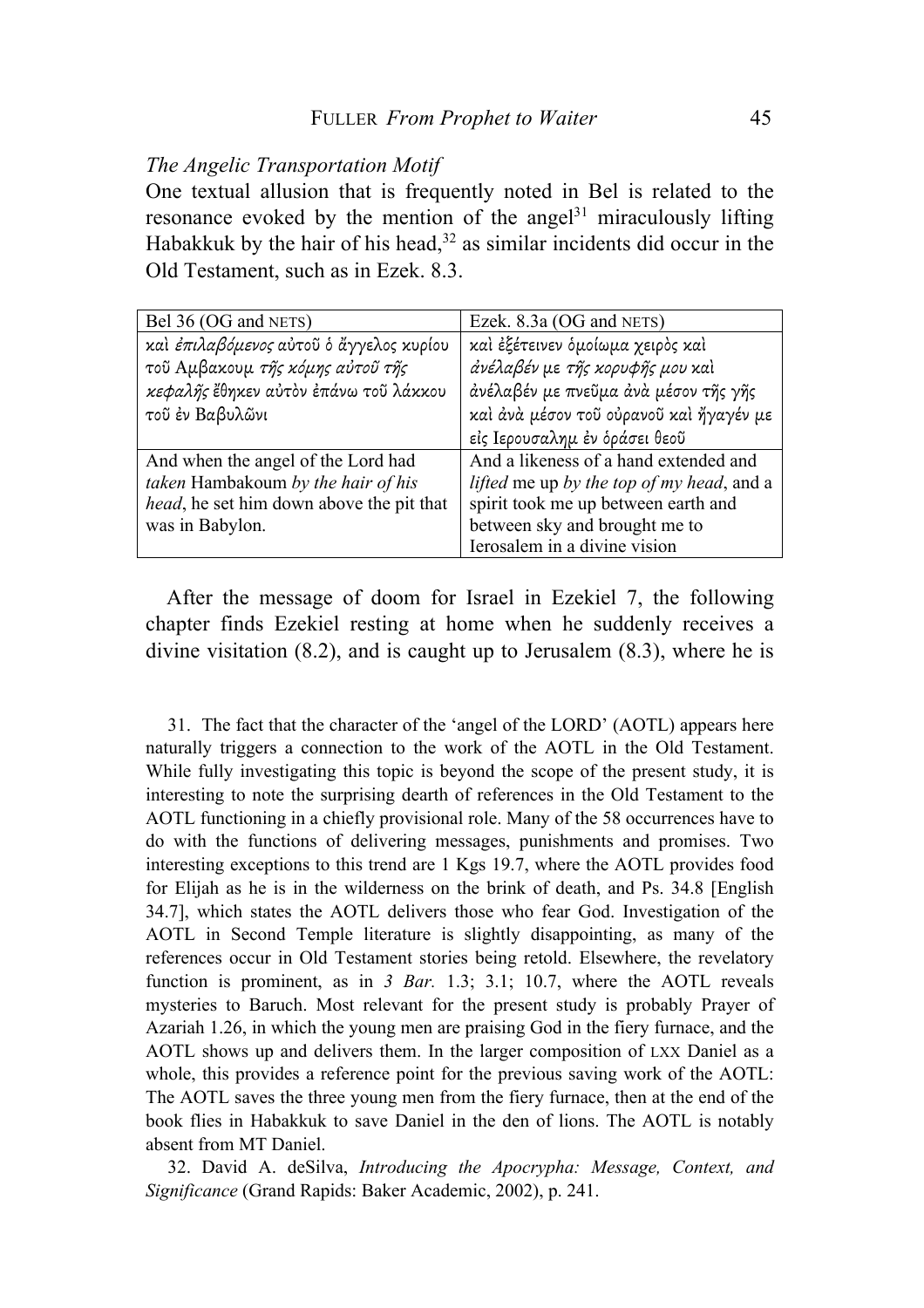transported around and observes various disobedient acts performed by his countrymen (8.5-18). The very simple parallel here is of the similarity of divine transport being employed for the prophet on his mission.<sup>33</sup> Fenz also observes that the transportation of Ezekiel seems to be spiritual, not physical as in the case of Habakkuk.<sup>34</sup>

A similar kind of divine transportation is found in 1 Kgdms 18.12 and 2 Kgdms 2.16.35

| 1 Kgdms 18.12 (OG and NETS)                | 2 Kgdms 2.16 (OG and NETS)                    |
|--------------------------------------------|-----------------------------------------------|
| καί έσται έαν έγω απέλθω άπό σοῦ καί       | καί εἶπον πρὸς αὐτόν ἰδοὺ δή μετά τῶν         |
| πνεῦμα κυρίου ἀρεῖ σε εἰς γῆν ἣν οὐκ οἶδα  | παίδων σου πεντήκοντα άνδρες υίοί             |
| καί είσελεύσομαι άπαγγεΐλαι τῷ Αχααβ       | δυνάμεως πορευθέντες δή ζητησάτωσαν           |
| καί άποκτενεῖ με καὶ ὁ δοῦλός σού ἐστιν    | τον κύριόν σου μήποτε ήρεν αύτον πνεῦμα       |
| φοβούμενος τον κύριον έκ νεότητος αύτοῦ    | κυρίου και έρριψεν αύτον έν τῷ Ιορδάνη ή      |
|                                            | έφ' ἓν τῶν ὀρέων ἢ ἐφ' ἕνα τῶν βουνῶν         |
|                                            | καί εἶπεν Ελισαιε οὐκ ἀποστελεῖτε             |
| And it will be if I depart from you, that  | And they said to him, 'See now, with          |
| a spirit of the Lord will carry you into a | your servants there are fifty men, sons of    |
| land that I know not, and I will go in to  | power; as they go, do let them seek your      |
| tell Achaab, and he will kill me, and      | master; it may be that <i>a spirit of the</i> |
| your slave is one who reveres the Lord     | Lord picked him up and threw him in the       |
| from his youth.                            | Jordan or on one of the mountains or on       |
|                                            | one of the hills'. And Elisaie said, 'You     |
|                                            | shall not send'.                              |

In 1 Kgdms 18.1-15, the land of Israel is suffering from severe famine and drought. Obadiah, Ahab's palace administrator, had hidden prophets in caves and supplied them with food (1 Kgdms 18.4, 13) and had been tasked by Ahab to find grass for the livestock (1 Kgdms  $18.5$ ,<sup>36</sup> when Elijah found him and demanded he informs Ahab that

33. Mittmann-Richert, 'Additions', p. 114; Collins, *Daniel*, p. 416; Wysny, *Die Erzählungen*, p. 161; Moore, *Daniel*, p. 145. Moore states, 'This rather hair-raising means of travel is patterned evidently after that in Ezekiel (Ezek 8.3, 3.12, 14)'.

34. Augustinus Kurt Fenz, 'Ein Drache in Babel: Exegetische Skizze über Daniel 14, 23-42', *SEA* 35 (1970), pp. 5-16 (13-14). Similar observations are found in Steussy, *Gardens*, p. 163.

35. Collins, *Daniel*, p. 416; Fenz, 'Ein Drach', p. 14; Wysny, *Die Erzählungen*, p. 161. Commenting on Bel 36, Collins states, 'Such ecstatic transportation is attributed to Elijah (1 Kgs 18.12; 2 Kgs 2.16-18) and Elisha (2 Kgs 5.26) and is widely attested of shamans and holy men in various cultures'.

36. Steussy, *Gardens*, p. 163. While this line of reasoning will not be developed in the present study, it is worth noting that Steussy develops the presence of food as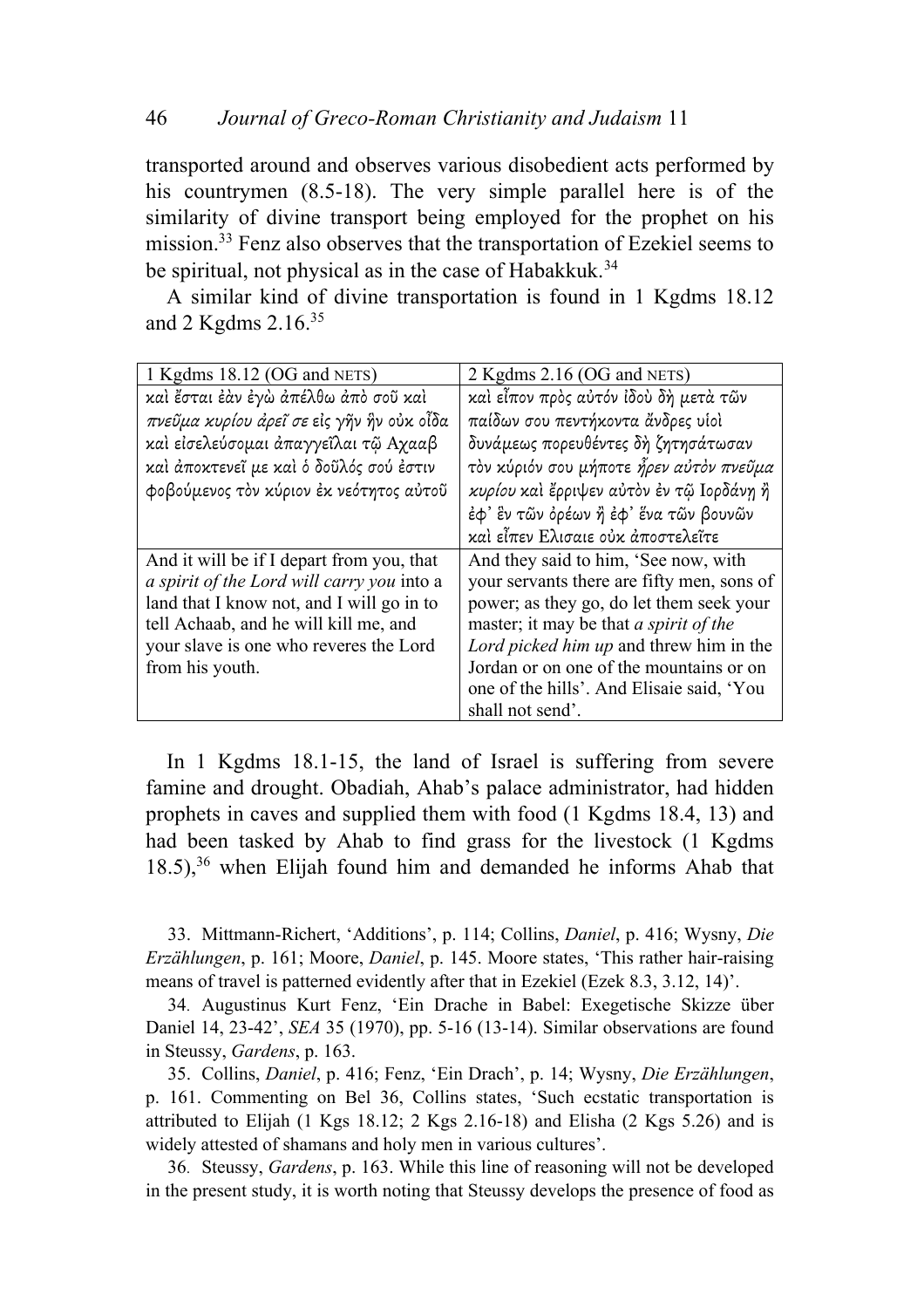Elijah was about. Obadiah's statement occurs in the context of being afraid to carry out Elijah's order, as Ahab would undoubtedly kill Obadiah if he did not find Elijah. The context of 2 Kgdms 2.1-18 is the ascension of Elijah. After Elijah has been taken up into heaven, the company of the prophets speculates to Elisha that Elijah may have been dropped off elsewhere, but Elisha forbids them to look. Habakkuk's miraculous transport thus fits into the larger context of the divine transportation of prophets in the Hebrew Bible.

Additionally, there may potentially be a reference within the Old Testament book of Habakkuk itself that made the character of Habakkuk a prime candidate for aerial delivery of food.

| Hab. 3.19 OG                             | <b>NETS</b>                            |
|------------------------------------------|----------------------------------------|
| κύριος ο θεός δύναμίς μου και τάξει τους | The Lord God is my power, and he shall |
| πόδας μου είς συντέλειαν έπι τά ύψηλά    | establish my feet unto the end. He     |
| έπιβιβά με τοῦ νικῆσαι ἐν τῆ ῳδῆ αὐτοῦ   | causes me to mount the heights, to be  |
|                                          | victorious in his song.                |

This final verse of Habakkuk proclaims how God will work his strength for the psalmist. It comes immediately after a declaration of praise of God (Hab. 3.18) in the face of desperate circumstances (Hab. 3.17). The story of Bel may be utilizing this connection to creatively emphasize the fulfillment of Habakkuk's original prophecy.<sup>37</sup> Reflecting on this exclamation in Hab. 3.19, Steussy states, '[T]his may have provided a kernel for traditions about Habakkuk's aerial travel'.<sup>38</sup> A conceptual parallel can then be found in Bel 36, which also employs the miraculous transportation of a prophet in the context of the fulfillment of prophecy of God's overturning the situation of need.

a motif in 1 Kgs 18. Commenting on this complex of shared themes, Steussy states, '...[T]he exotic transport reminds one of Elijah's departure in the whirlwind (2 Kgs/4 Kgdms 2.11). The Elijah stories likewise present us with the motif of the prophet fed by divine intervention (1 Kgs/3 Kgdms 17.4-6, 16; 19.5-8). It may well be that the transport and feeding motifs have been derived from the Ezekiel and Elijah stories via a general tradition about signs of prophetic power.'

- 37. Mittmann-Richert, 'Additions', p. 114.
- 38. Steussy, *Gardens*, p. 159.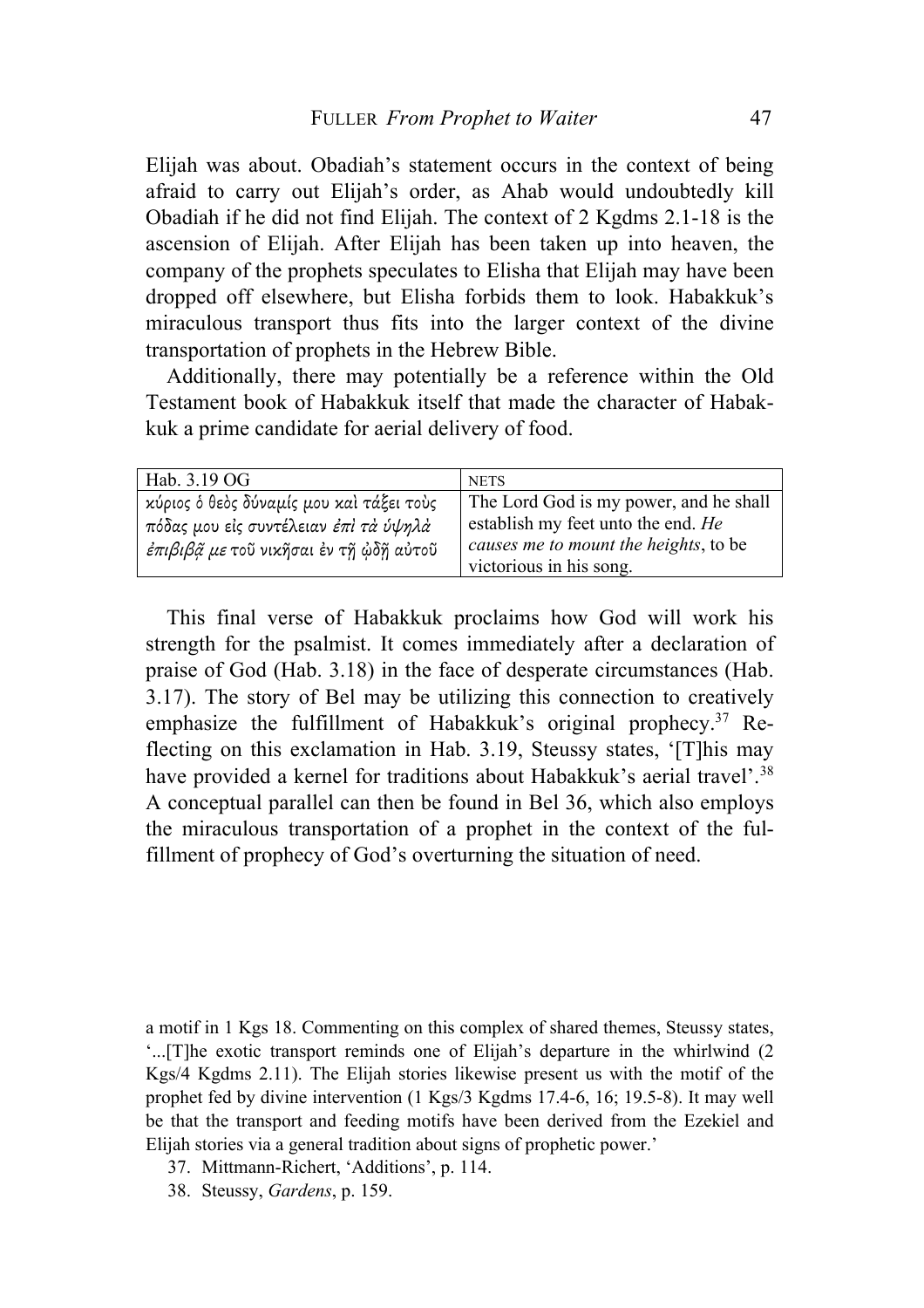### *Significance for the Community*

Of what value was this kind of textual interplay? Nickelsburg bluntly states, 'The incident about Habakkuk is an unnecessary intrusion'.39 However, the analysis above demonstrates that his presence is far from superficial for the story. Introducing a reference to the contents of the book of Habakkuk provides a tool for raising a wealth of intertextual associations from the Old Testament. Judeans living in the Hellenistic period faced the tensions of subsisting under the shadow of a powerful foreign empire. The present study found that the primary theme raised through the various Old Testament allusions and echoes was provision in a time of trouble.40 Similarly, Enns emphasizes the importance of Jews sensing continuity in God's work throughout time.<sup>41</sup>

Regarding the broader significance of the story of Habakkuk's feeding of Daniel and similar rewritings of biblical tradition, it can be observed that the pseudepigraphal work *Lives of the Prophets* reiterates the story of Habakkuk's transport to Babylon with some new details.<sup>42</sup>

39. Nickelsburg, 'Stories', p. 40.

40. This stands in contrast to the more sweeping findings of Mittmann-Richert. For her, Bel served to suggest that the prophecies of MT Habakkuk and Daniel were fulfilled: foreign powers were overthrown, there was no longer starvation in the land, God was bringing Israel (represented by Daniel) out of the lions' den of Seleucid oppression, and the priesthood of Daniel (in Bel) points to his role in preserving correct worship of God. Mittmann-Richert, 'Additions', pp. 114-17. She further suggests that the rededication of the temple by Judas Maccabeus (1 Maccabees 4; 2 Maccabees 10) was an 'eschatological event' understood as the fulfillment of Habakkuk's prophecy.

41. Peter Enns, 'Expansions of Scripture', in D.A. Carson *et al.* (eds.), *Justification and Variegated Nomism I* (Grand Rapids: Baker Academic, 2001), pp. 73-98 (83). Enns states, 'The reference to Habakkuk forces the reader to ponder why such a chronological tension would have been created in the first place. The reason as I see it is to demonstrate that the same God of the past is present in the Diaspora.'

42. Craig A. Evans. 'Scripture-Based Stories in the Pseudepigrapha', in Carson *et al.* (eds.), *Justification*, pp. 57-72 (70-71). Evans notes that *Lives of the Prophets* generally focuses on the miraculous and predictive work of the prophets, as well as accounts of martyrdom. *OTP* 2:384 also notes its interest in the deaths and burials of the prophets. Anna Maria Schwemer, 'Vitae Prophetarum und Neues Testament', in Friedrich V. Reiterer *et al*. (eds.), *Deuterocanonical and Cognate Literature* (Berlin: W. de Gruyter, 2009), pp. 199-230 (199), also notes *Lives of the Prophets* contains a number of additional eschatological prophecies attributed to the Old Testament prophets.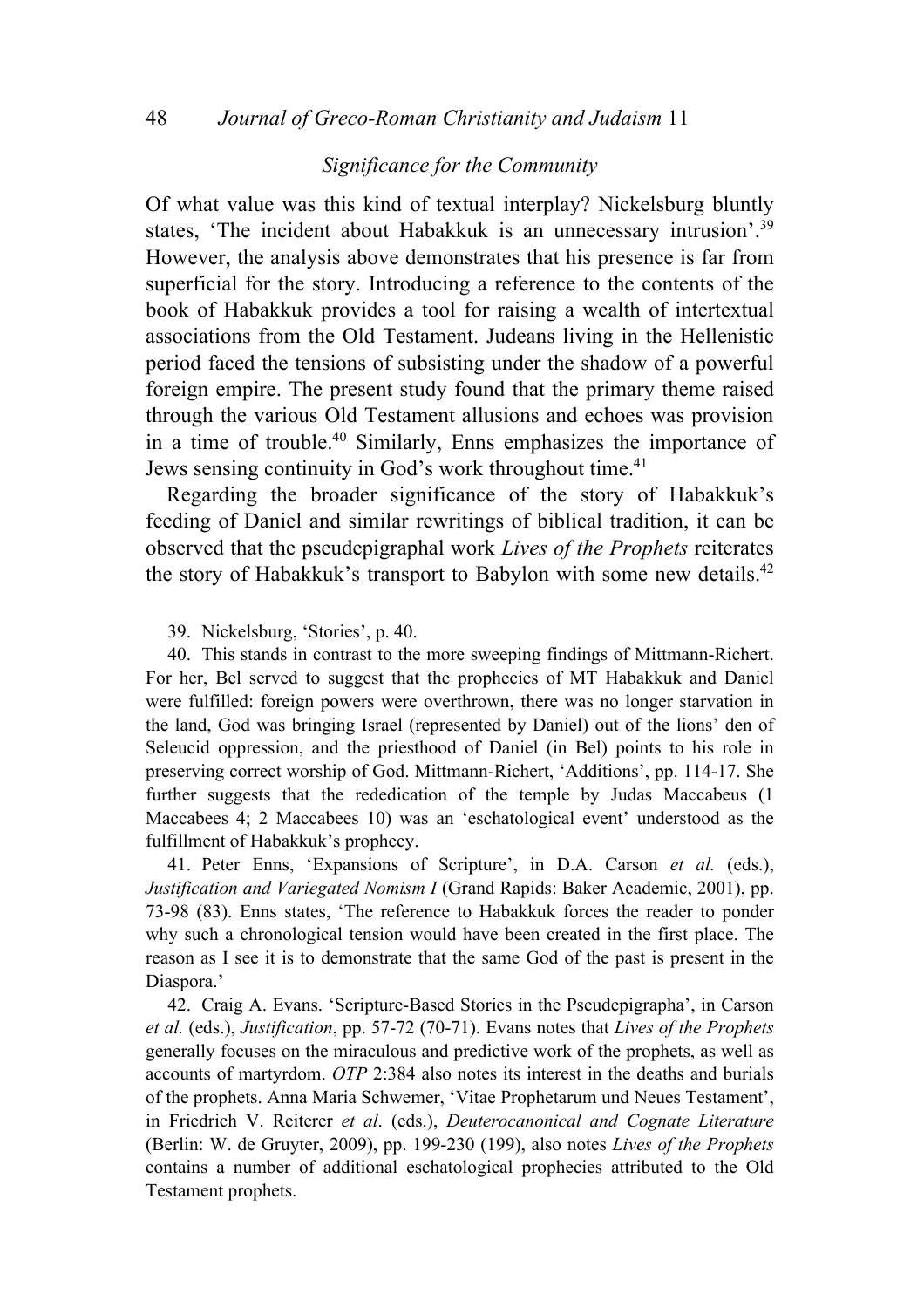Although the work has a lengthy textual history and was considerably expanded with later Christian recensions, its original core can be confidently placed in the Judaism of the first century CE. <sup>43</sup> *Liv. Proph.* 12.1 inexplicably places Habakkuk in the tribe of Simeon (contra Bel 1 OG, which makes him a Levite), but then proceeds to assume the reader's knowledge of Bel 33-39:

*Liv. Proph.* 12.4-7 When the Chaldeans turned back, and the remnant that was in Jerusalem (went) to Egypt, he was living in his own district and ministering to those who were harvesting his field. *When he took the food*, he prophesied to his own family, saying, 'I am going to a far country, and I will come quickly. But if I delay, take (food) to the harvesters'. And when he had gone to Babylon and given the meal to Daniel, he approached the harvesters as they were eating and told no one what had happened; he understood that the people would soon return from Babylon.

Satran insightfully unpacks the difference in the characterization of Habakkuk in Bel and *Lives of the Prophets*. While in Bel he is 'little more than a reluctant instrument, an empty vessel, for the implementation of a divine scheme',44 in *Lives of the Prophets* he takes this on a more exalted status. Satran states, 'Here we observe Habakkuk fully aware of his condition, completely in control of his actions, and self-consciously dissociated from those about him'.<sup>45</sup> Most relevantly for the present study, this later development of the Habakkuk tradition clearly emphasizes his role in providing food in a time of need, in connection with anticipation of deliverance on the horizon.

### *Conclusion*

To summarize, the present study has undertaken a reading of the various Old Testament allusions and echoes that are combined to give depth and clarity to Bel 33-39. Primarily, echoes are found in Old

43. Torleif Elgvin, 'Jewish Christian Editing of the Old Testament Pseudepigrapha', in Oskar Skarsaune and Reidar Hvalvik (eds.), *Jewish Believers in Jesus* (Peabody, MA: Hendrickson, 2004), pp. 278-304 (281-286); *OTP* 2:380. However, the minority position of Satran that *Lives of the Prophets* was a wholesale Christian composition of the fourth or fifth centuries CE deserves mentioning here. See David Satran, *Biblical Prophets in Byzantine Palestine: Reassessing the Lives of the Prophets* (Leiden: Brill, 1995).

44. Satran, *Biblical Prophets*, p. 101.

45. Satran, *Biblical Prophets*, pp. 101-102.